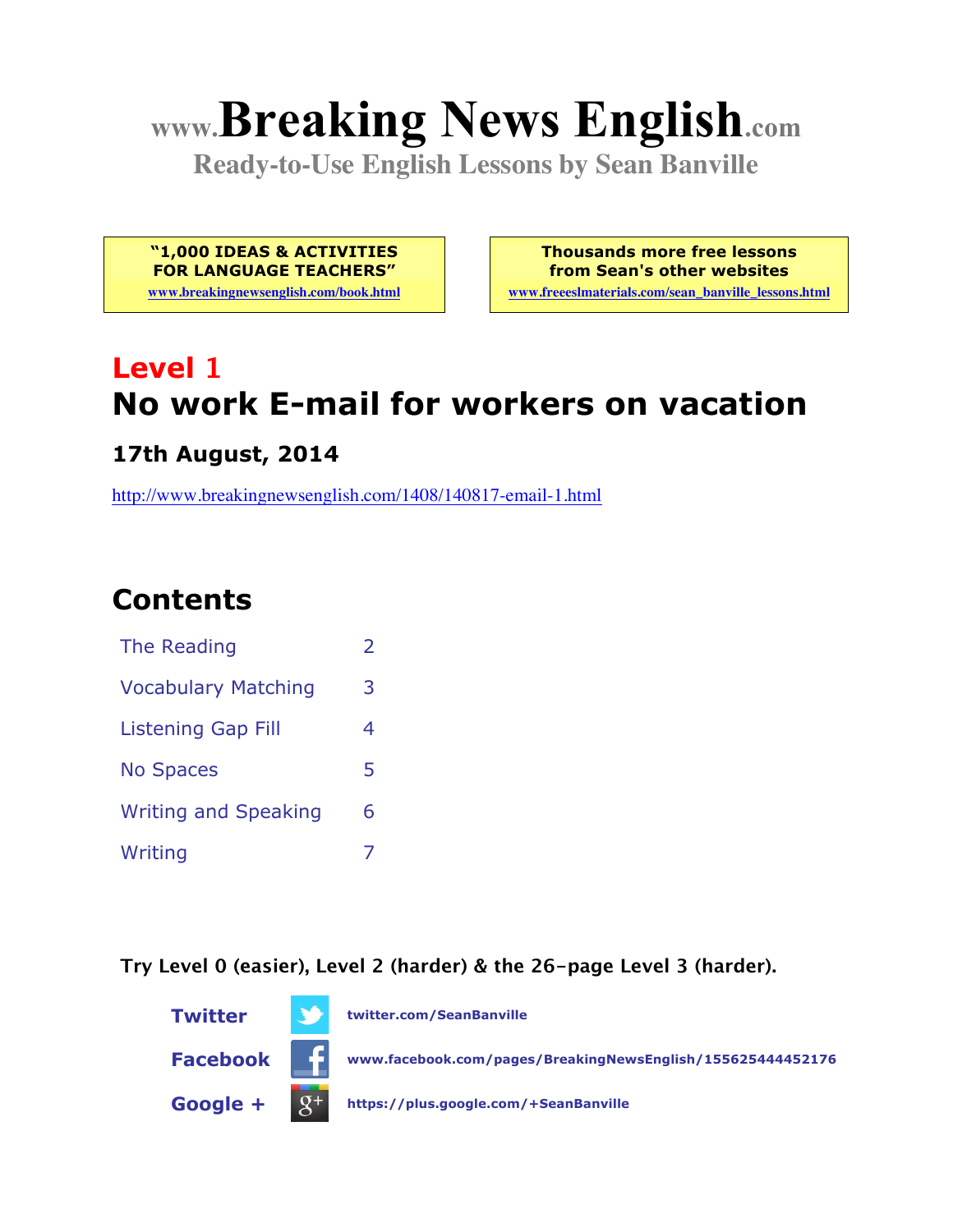# **THE READING**

From http://www.breakingnewsenglish.com/1408/140817-email-1.html

It is difficult for workers to switch off from work. Many workers answer or write e-mails going to and from work, at lunchtime and at home. They check their work e-mail on vacation. This will change for workers of the carmaker Daimler. They can choose to delete e-mail when they are on holiday. Workers will be able to relax on holiday and not answer mail. Daimler says it wants workers to enjoy family time or "me time" when on holiday.

Daimler said staff worked better when they returned from holiday feeling refreshed. A human resources officer said staff should relax on holiday and not read emails. Daimler's 'Mail on Holiday' system sends replies that say: "Your e-mails will be deleted….If you want me to read this e-mail …send me the information [next week]." This might not be a good idea. People may not like writing again. Companies could lose business.

Sources: http://www.**marketplace**.org/topics/business/daimler-and-disappearing-emails http://www.**techrepublic**.com/article/the-digital-fightback-the-struggle-to-stop-work-taking-overour-lives/ http://www.**theatlantic**.com/business/archive/2014/08/daimlers-german-employees-can-setemails-to-auto-delete-during-vacation/376068/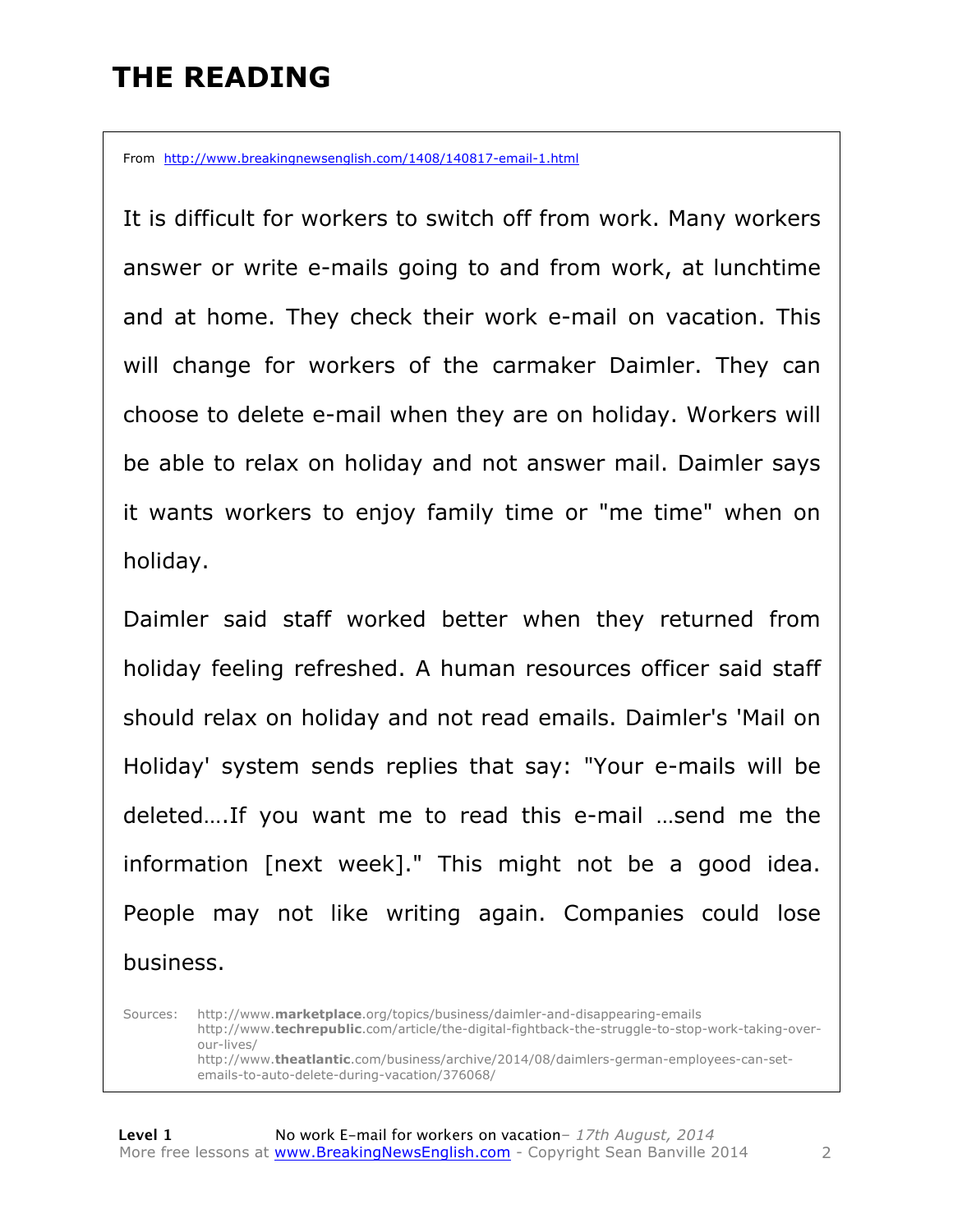# **VOCABULARY MATCHING**

From http://www.breakingnewsenglish.com/1408/140817-email-1.html

#### **PARAGRAPH ONE:**

| 1.             | It is difficult for workers   | a. | e-mail        |
|----------------|-------------------------------|----|---------------|
| $\overline{2}$ | answer or                     | b. | from work     |
| 3.             | going to and                  | c. | time          |
| 4.             | check their work e-mail       | d. | on holiday    |
| 5.             | They can choose to delete     | e. | to switch off |
| 6.             | Workers will be able to relax | f. | family time   |
| 7.             | it wants workers to enjoy     | g. | write e-mails |
| 8.             | me                            | h. | on vacation   |

#### **PARAGRAPH TWO:**

| 1.             | Daimler said staff         | a.          | be deleted          |
|----------------|----------------------------|-------------|---------------------|
| $\overline{2}$ | they returned from holiday | $b_{\cdot}$ | lose business       |
| 3.             | human                      | c.          | on holiday          |
| 4.             | staff should relax         | d.          | worked better       |
| 5.             | Your e-mails will          | e.          | to read this e-mail |
| 6.             | If you want me             | f.          | feeling refreshed   |
| 7.             | send me                    | g.          | resources           |
| 8.             | Companies could            | h.          | the information     |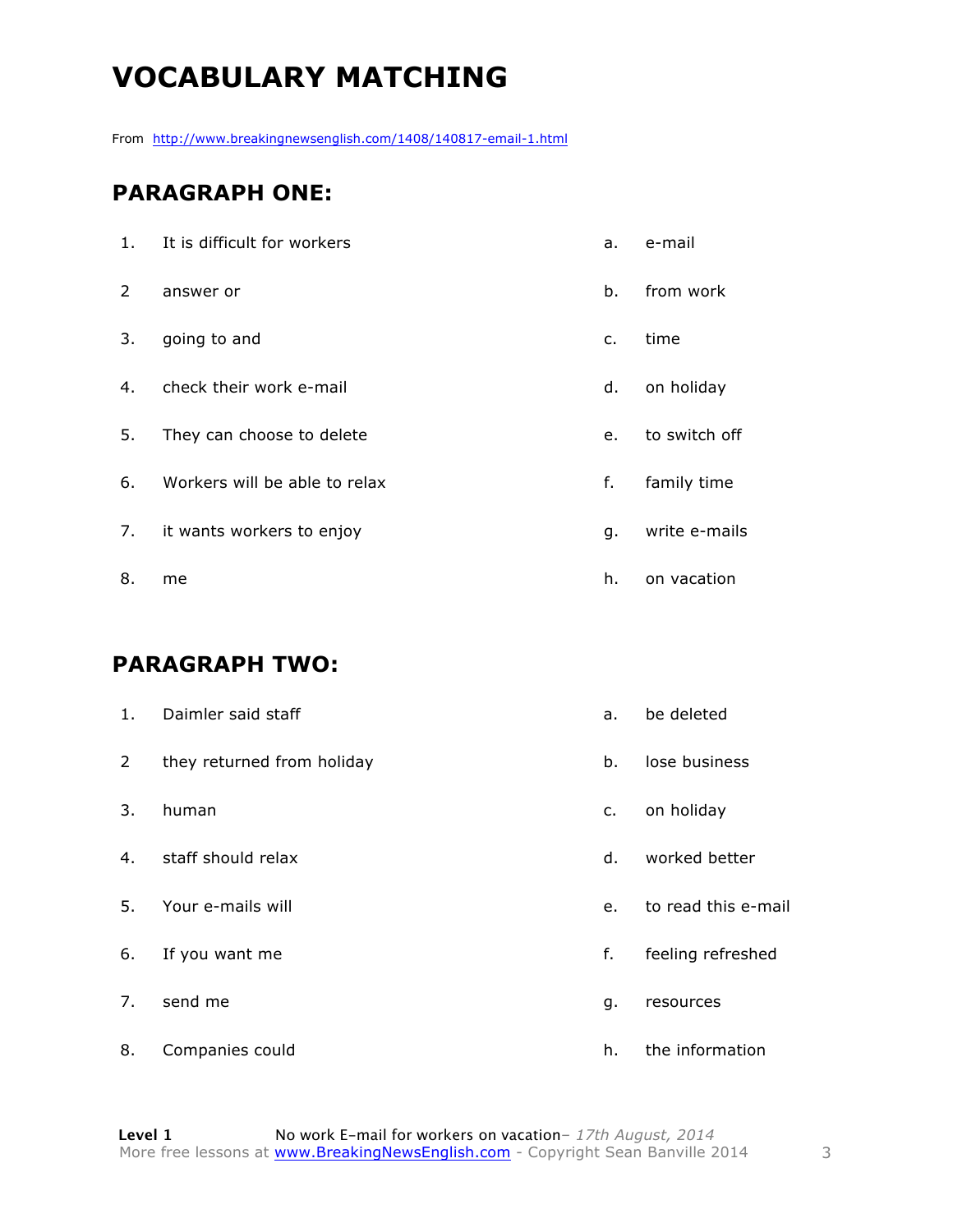# **LISTEN AND FILL IN THE GAPS**

From http://www.breakingnewsenglish.com/1408/140817-email-1.html

| It is difficult for workers (1) ____________________________ work. Many |  |  |  |
|-------------------------------------------------------------------------|--|--|--|
|                                                                         |  |  |  |
| work, at lunchtime and at home. They                                    |  |  |  |
|                                                                         |  |  |  |
|                                                                         |  |  |  |
| delete e-mail when they are on holiday. Workers                         |  |  |  |
| (5) __________________________ relax on holiday and not answer mail.    |  |  |  |
| Daimler says it wants workers to enjoy family                           |  |  |  |
|                                                                         |  |  |  |
| Daimler said staff (7) ___________________________ they returned from   |  |  |  |
| holiday (8) ___________________________. A human resources officer      |  |  |  |
| said staff should relax on holiday (9) ________________________.        |  |  |  |
|                                                                         |  |  |  |
| say: "Your e-mails (11) __________________________  If you want         |  |  |  |
| me to read this e-mail send me the information [next week]."            |  |  |  |
| This might not be a good idea. People                                   |  |  |  |
|                                                                         |  |  |  |
| business.                                                               |  |  |  |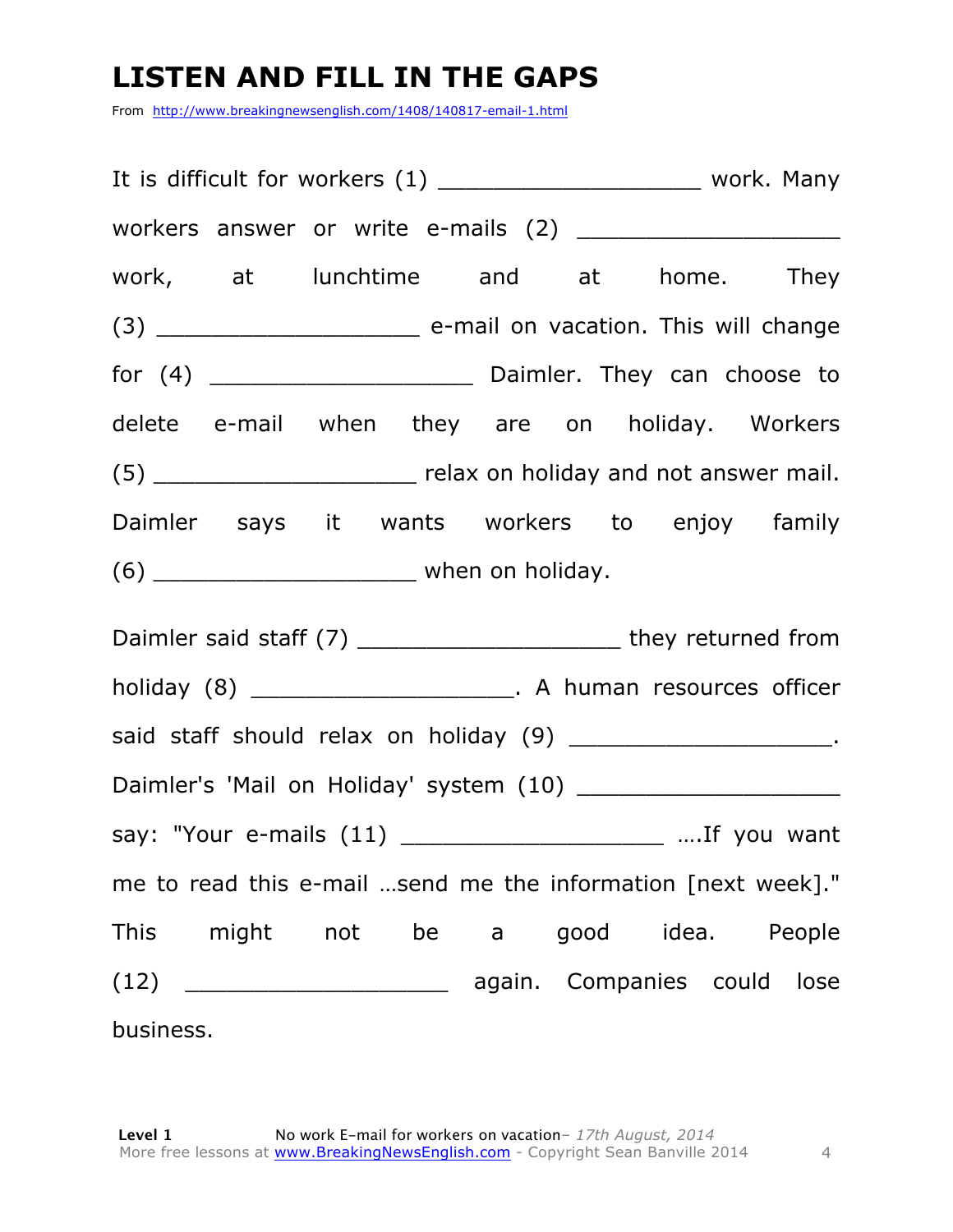# **PUT A SLASH ( / )WHERE THE SPACES ARE**

From http://www.breakingnewsenglish.com/1408/140817-email-1.html

Itisdifficultforworkerstoswitchofffromwork.Manyworkersanswero rwritee-mailsgoingtoandfromwork,atlunchtimeandathome.The ychecktheirworke-mailonvacation.Thiswillchangeforworkersoft hecarmakerDaimler.Theycanchoosetodeletee-mailwhenth eyareonholiday.Workerswillbeabletorelaxonholidayandnotanswe rmail.Daimlersaysitwantsworkerstoenjoyfamilytimeor"metime"w henonholiday.Daimlersaidstaffworkedbetterwhentheyreturnedfr omholidayfeelingrefreshed.Ahumanresourcesofficersaidstaffsho uldrelaxonholidayandnotreademails.Daimler's'MailonHoliday'sys temsendsrepliesthatsay:"Youre-mailswillbedeleted….Ifyouwan tmetoreadthise-mail…sendmetheinformation[nextweek]."Thism ightnotbeagoodidea.Peoplemaynotlikewritingagain.Companiesco uldlosebusiness.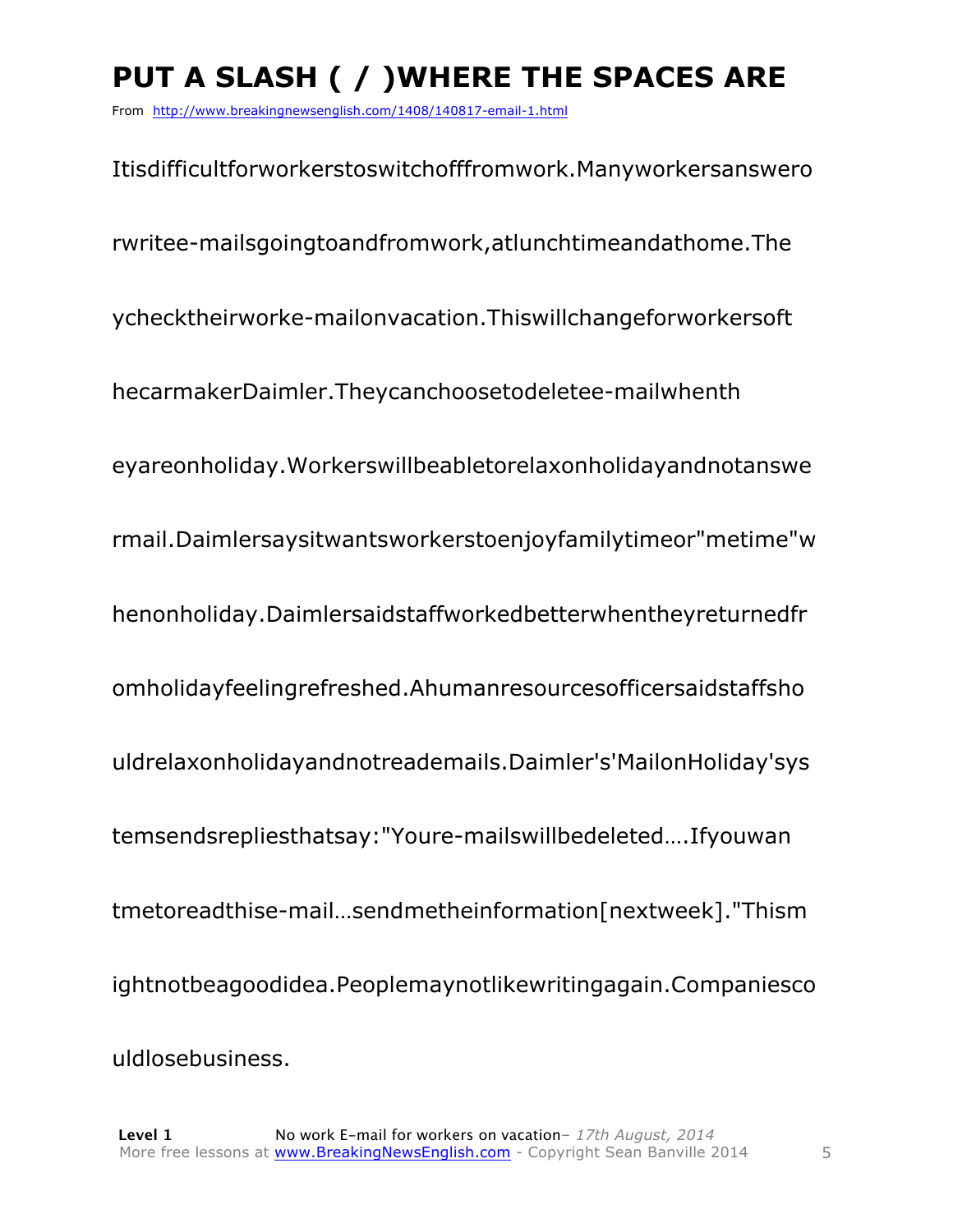# **WRITE QUESTIONS & ASK YOUR PARTNER(S)**

Student A: Do not show these to your speaking partner(s).

| a)            |  |  |
|---------------|--|--|
| b)            |  |  |
| $\mathsf{c})$ |  |  |
| d)            |  |  |
| e)            |  |  |
| f)            |  |  |
| g)            |  |  |
| h)            |  |  |
|               |  |  |

No work E-mail for workers on vacation - 17th August, 2014 More free lessons at www.BreakingNewsEnglish.com

# **WRITE QUESTIONS & ASK YOUR PARTNER(S)**

Student B: Do not show these to your speaking partner(s).